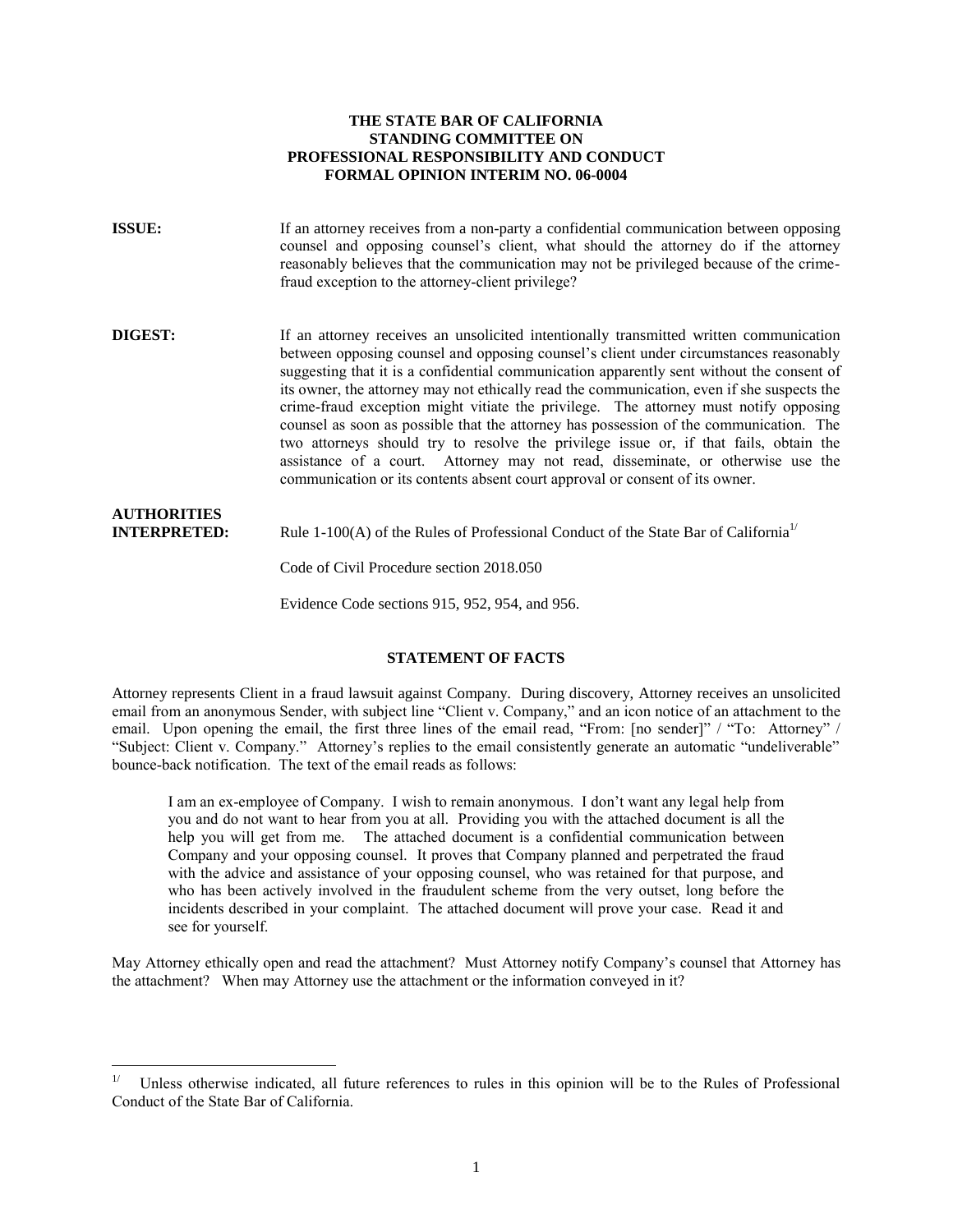#### **DISCUSSION**

The attorney-client privilege protects disclosure of a confidential communications between client and lawyer. Evid. Code, § 954.

"[C]onfidential communication between client and lawyer" means information transmitted between a client and his or her lawyer in the course of that relationship and in confidence by a means which, so far as the client is aware, discloses the information to no third persons other than those who are present to further the interest of the client in the consultation or those to whom disclosure is reasonably necessary for the transmission of the information or the accomplishment of the purpose for which the lawyer is consulted, and includes a legal opinion formed and the advice given by the lawyer in the course of that relationship.

Evid. Code, § 952.

The attorney-client privilege is a core value of the American justice system. It has been the "hallmark of our jurisprudence for almost 400 years." *Costco Wholesale Corporation v. Superior Court* (2009) 47 Cal.4th 725 [101 Cal.Rptr.3d 758]:

Its fundamental purpose "is to safeguard the confidential relationship between clients and their attorneys so as to promote full and open discussion of the facts and tactics surrounding individual legal matters. [Citation.] ... [¶] Although exercise of the privilege may occasionally result in the suppression of relevant evidence, the Legislature of this state has determined that these concerns are outweighed by the importance of preserving confidentiality in the attorney-client relationship. As this court has stated: 'The privilege is given on grounds of public policy in the belief that the benefits derived therefrom justify the risk that unjust decisions may sometimes result from the suppression of relevant evidence.' [Citations.]" "[T]he privilege is absolute and disclosure may not be ordered, without regard to relevance, necessity or any particular circumstances peculiar to the case. [Citation]."

*Id.* at p. 732.

In *State Compensation Insurance Fund v. WPS, Inc.* (1999) 70 Cal.App.4th 644 [82 Cal.Rptr.2d 799] ("*State Fund*"), the California Court of Appeal stated:

When a lawyer who receives materials that obviously appear to be subject to an attorney-client privilege or otherwise clearly appear to be confidential and privileged and where it is reasonably apparent that the materials were provided or made available through inadvertence, the lawyer receiving such materials should [1] refrain from examining the materials any more than is essential to ascertain if the materials are privileged, and [2] shall immediately notify the sender that he or she possesses material that appears to be privileged. The parties may then proceed to resolve the situation by agreement or may resort to the court for guidance with the benefit of protective orders and other judicial intervention as may be justified. We do, however, hold that whenever a lawyer ascertains that he or she may have privileged attorney-client material that was inadvertently provided by another, that lawyer must notify the party entitled to the privilege of that fact.

Id. at pp. 656-657.<sup>[2/](#page-1-0)</sup> This same language was adopted by the California Supreme Court in 2007, in *Rico v*. *Mitsubishi Motors Corp.* (2007) 42 Cal.4th 807, 817-818 [68 Cal.Rptr.3d 758], when it extended the *State Fund* rule

<span id="page-1-0"></span> $2/$ 2/ Whether Attorney should actually return the email and/or attachments is a matter left to the Attorney's judgment. *See* ABA Model Rules Prof. Conduct, Rule 4.4, Comment [3] ("Some lawyers may choose to return a document unread, for example, when the lawyer learns before receiving the document that it was inadvertently sent to the wrong address. Where a lawyer is not required by applicable law to do so, the decision to voluntarily return such a document is a matter of professional judgment ordinarily reserved to the lawyer.").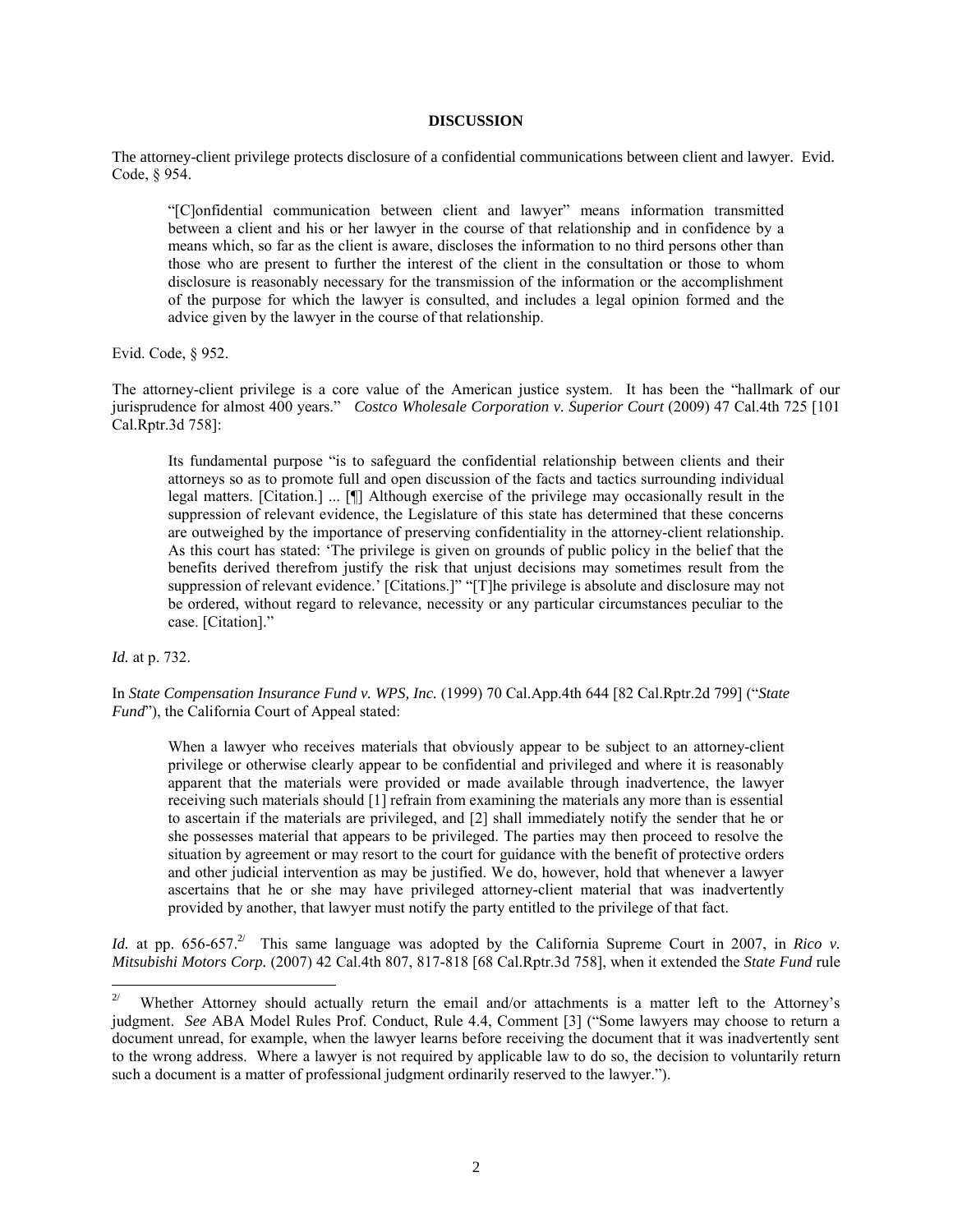beyond materials protected by the attorney-client privilege to materials protected by the attorney work-product doctrine, irrespective of whether the documents are marked as "confidential" or "work product."

The *State Fund/Rico* rule is an objective one. In assessing whether a lawyer has complied with the standard, courts must consider "whether reasonably competent counsel, knowing the circumstances of the litigation, would have concluded the materials were privileged, how much review was reasonably necessary to draw that conclusion, and when counsel's examination should have ended." *Rico, supra*, 42 Cal.4th at p. 818, *quoting State Fund, supra,* 70 Cal.App.4th at pp. 656-657.

Improper handling of an opposing party's confidential document(s) may result in serious adverse consequences to that lawyer and his or her client, such as disqualification of the lawyer and/or co-counsel, as well as the assessment of monetary or evidentiary sanctions. See, e.g., *Rico, supra*, 42 Cal.4th 807 (lawyers and experts disqualified). See also *Bak v. MCL Financial Group, Inc*. (2009) 170 Cal.App.4th 1118 [88 Cal.Rptr.3d 800] (lawyer sanctioned \$7,500 for making cursory review, copying, and sending to arbitration staff privileged documents inadvertently produced by opposing counsel); *County of Los Angeles v. Superior Court* (1990) 222 Cal.App.3d 647 [222 Cal.App.3d 647] (lawyer disqualified for receiving opposing party's confidential information from expert consultant). [3/](#page-2-0)

*Rico* and *State Fund* impose certain ethical duties upon the receiving lawyer when (a) the lawyer receives materials that "obviously appear" to be privileged or "otherwise clearly appear to be confidential and privileged" and (b) "it is reasonably apparent" that the materials were inadvertently disseminated. *State Fund, supra*, 70 Cal.App.4th at p. 656.

## **1. "Obviously Appear" or "Otherwise Clearly Appear to Be Confidential and Privileged"**

In *Clark v. Superior Court* (2011) 196 Cal.App.4th 37, 49 [125 Cal.Rptr.3d 361], the court determined that the transmission of information between attorney and client is presumed to be privileged, regardless of its content. In that case, VeriSign sought the disqualification of Clark's lawyer, because the lawyer allegedly received from Clark numerous of Verisign's attorney-client privileged documents that Clark had taken when he left Verisign's employ. Clark's attorney did not return, nor did he destroy, the documents despite Versign's demands based upon privilege. VeriSign then successfully moved for disqualification, after Clark admitted to have affirmatively employed the documents to pursue Clark's lawsuit against VeriSign.

 $\overline{a}$ 

<sup>(</sup>footnote continued…)

While California has not adopted the ABA Model Rules, they may nevertheless serve as guidelines absent on-point California authority or a conflicting state public policy. *City & County of San Francisco v. Cobra Solutions, Inc.* (2006) 38 Cal. 4th 839, 852 [43 Cal.Rptr.3d 771]. Thus, in the absence of related California authority, we may look to the Model Rules, and the ABA Formal Opinions interpreting them, as well as the ethics opinions of other jurisdictions or bar associations for guidance. Rule 1-100(A) (Ethics opinions and rules and standards promulgated by other jurisdictions and bar associations may also be considered); *State Fund, supra,* 70 Cal.App.4th at p. 656.

<span id="page-2-0"></span> $3/$  This opinion only addresses the ethics issues arising from an attorney's receipt of another's potentially privileged documents from a third party, not any legal issues pursuant to, for example, Penal Code sections 496 (receiving stolen property) or 504 (computer crimes), Civil Code sections 3426 *et seq*. (Uniform Trade Secrets Act), or the provisions of any protective order. Conviction of the crimes of receiving or concealing stolen property (which are offenses constituting moral turpitude) may subject an attorney to discipline. See *In re Plotner* (1971) 5 Cal.3d 714 [97 Cal.Rptr. 193] (attorney disbarred after convictions for receiving stolen property and illegally supplying or administering an abortion); see also *Williams v. Superior Court* (1978) 81 Cal.App.3d 330 [146 Cal.Rptr. 311] (attorney convicted of concealing stolen property); and Bus. & Prof. Code, §§ 6100 et seq.

This opinion also does not address duties, if any, owed by an attorney to a third party who sends an unsolicited private communication to a lawyer containing such potentially privileged documents. For a discussion of potential duties to a third person who attempts to communicate confidentially with a lawyer, see State Bar Formal Opinion No. 2003-161.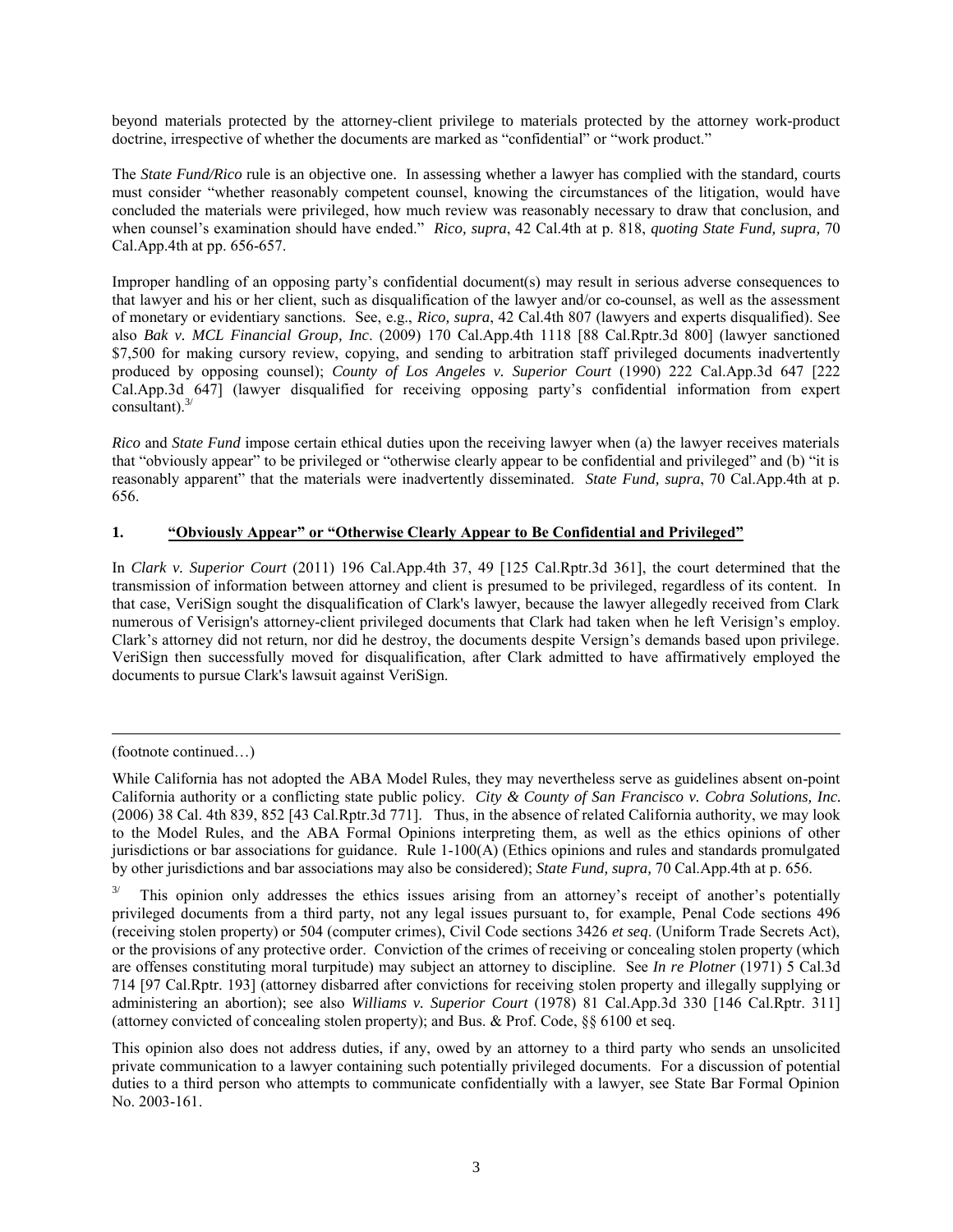In affirming disqualification, the Court of Appeal focused its inquiry on the relationship of the parties to the communication. It stated that where the party claiming privilege shows that the dominant purpose of the relationship between the parties to the communication was attorney-client, the court treats the communication as protected by the privilege, and review of its content is therefore prohibited. *Clark, supra*, 196 Cal.App.4th at pp. 51-52 (citing *Costco*, *supra*, 47 Cal.4th at pp. 739-740). Because all the disputed communications at issue were between a VeriSign agent and a VeriSign attorney, they were presumptively privileged, and further review should have ceased. The actions of Clark's attorney violated *Rico* and *State Fund*, because even after he was aware the documents were communications transmitted between Verisign and its counsel, Clark's counsel continued his review of the content, and also used them to advance Clark's case. Finding these actions went beyond the permissible limits, the *Clark* court rejected Clark's argument that his counsel complied with his ethical obligations because he obtained the documents properly from Clark, did not hide his possession of them, met and conferred with VeriSign, and sequestered the documents. The court reached its conclusion, notwithstanding the fact that the case involved information that was not received by Clark's counsel inadvertently, but rather was information Clark purposefully took with him when he left VeriSign's employ, and which he then purposefully turned over to his counsel for use in his case against VeriSign. *Clark, supra*, 196 Cal.App.4th at p. 54.

Applying the foregoing authorities to our hypothetical, the attachment is privileged. The body of the email expressly states, "[t]he attached document is a confidential communication between Company and your opposing counsel." On its face, it is an attorney-client communication purporting to show advice and assistance from attorney to client, and "obviously appears" or "otherwise clearly appears" to be attorney-client privileged.

# **2. "Reasonably Apparent" that the Materials Were Inadvertently Disseminated**

In our hypothetical, Attorney did not receive Company's document from opposing counsel through the Company's inadvertence. Rather, Attorney received Company's document from Sender, an unknown third party, who intentionally transmitted it. However, given the strong public policies underlying *State Fund* and *Rico*, we conclude the ethical duties set forth in *State Fund* and *Rico* apply both when "it is reasonably apparent that the materials were provided or made available through inadvertence" by the privilege holder's counsel himself, *or* when a third party intentionally sends privileged materials to another attorney, and it is reasonably apparent that those materials were sent without their owner's authorization. *Rico, supra*, 42 Cal.4th at p. 817.

The Court's analysis in *Rico* supports this conclusion. The *Rico* court adopted the trial court's finding that the receiving lawyer "came into the document's possession through inadvertence," *Rico, supra*, 42 Cal.4th at p. 812, even though the receiving lawyer claimed that a third party – a court reporter – gave him the relevant document in the first instance and, therefore, there was no inadvertence. The salient point of *Rico* was that it was reasonably apparent to the receiving lawyer in *Rico* that neither the author nor the intended recipient of the document authorized its dissemination.

Similarly, in *Clark*, the court rejected Clark's arguments that his attorney did not violate any ethical duties because he did not receive the documents in question inadvertently from VeriSign's counsel, but rather that he received them from Clark. Like the Supreme Court in *Rico*, the *Clark* court focused on the fact that VeriSign clearly did not authorize the document's dissemination. *Clark, supra*, 196 Cal.App.4th at p. 54.

## **3. Crime-Fraud Exception**

Finally, under our hypothetical scenario, the crime-fraud exception to the attorney-client privilege does not vitiate Attorney's duties under *State Fund* and *Rico*. The crime-fraud exception, if established, expressly applies to communications otherwise shielded by the attorney-client privilege. Evid. Code, § 956 (no attorney-client privilege if services were sought or obtained to enable or aid anyone to commit or plan to commit a crime or fraud); *State Farm Fire and Casualty Co. v. Superior Court* (1997) 54 Cal.App.4th 625, 643 [62 Cal.Rptr.2d 834] (presumptively privileged statements in declaration by ex-claims specialist who previously worked in insurer's litigation unit discoverable because of crime-fraud exception).<sup>4[/](#page-3-0)</sup> The burden is on the party claiming that the crime-fraud

<span id="page-3-0"></span> $\overline{a}$ 4/ Conversely, the attorney work-product doctrine generally has no crime-fraud exception. See *BP Alaska, supra*, 199 Cal.App.3d at p. 1251; but see Code Civ. Proc., § 2018.050 ("[n]otwithstanding Section 2018.040, when a lawyer is suspected of knowingly participating in a crime or fraud, there is no protection of work product under this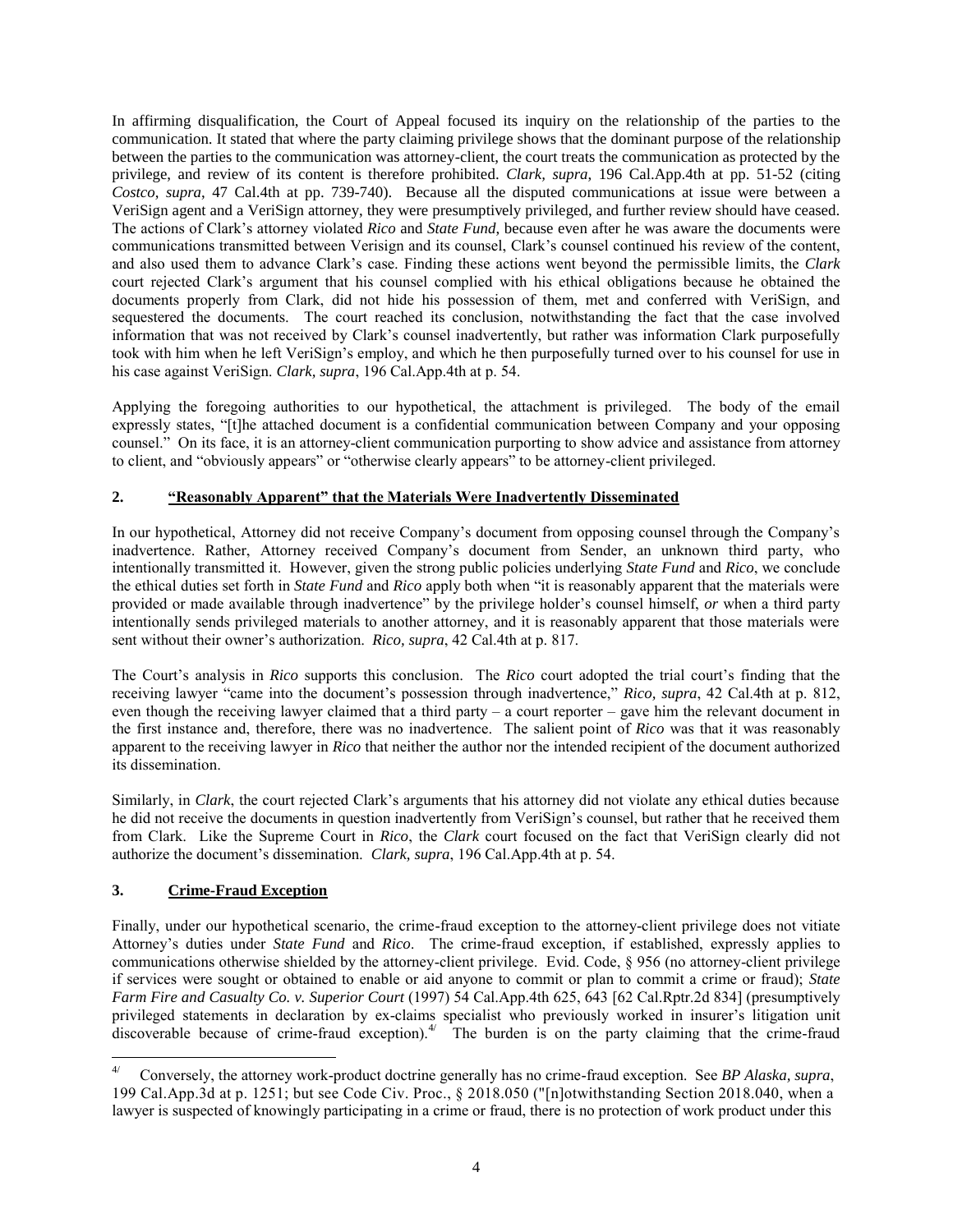exception applies to make a prima facie showing that the services of the lawyer were "sought or obtained" to enable or to aid the client to plan to commit a crime or fraud. *BP Alaska Exploration, Inc. v. Superior Court* (1988) 199 Cal.App.3d 1240, 1249 [245 Cal.Rptr. 682] (proponent made prima facie showing that opposing counsel's letter was an attempt to defraud proponent). The mere assertion of a crime or fraud is insufficient to trigger the exception – there must be a prima-facie showing by the proponent through non-privileged information, that the allegation that the attorney's services were sought or obtained to enable the planning of a crime or fraud has some foundation in fact.

In *Costco, supra*, 47 Cal.4th at pp. 739-740, the California Supreme Court considered and rejected arguments that *Oxy Resources California LLC v. Supreme Court* (2004) 115 Cal.App.4th 874 [9 Cal.Rptr.3d 621] and *Cornish v. Supreme Court* (1989) 209 Cal.App.3d 467, 480 [257 Cal.Rptr. 383] authorized an *in camera* review of privileged information to determine whether or not an exception to the privilege applied: "As we have explained, section 915 prohibits disclosure of information claimed to be privileged in order to determine if a communication is privileged. But after the court has determined that the privilege is waived or an exception applies generally, the court to protect the claimant's privacy may conduct or order an in camera review of the communication at issue to determine if some protection is warranted notwithstanding the waiver or exception." Evid. Code, § 915 (presiding officer may not require disclosure of information claimed to be privileged in order to rule on the claim of privilege); *Costco*, *supra,* 47 Cal.4th at p. 739 (because privilege protects transmission irrespective of its content, there should be no need to examine the content in order to rule on a claim of privilege.)

Thus, even though Attorney received a purported confidential attorney-client communication under circumstances suggesting that the communication may not be privileged because of the crime-fraud exception, that mere suggestion, standing alone, does not work to abrogate Attorney's ethical duties under *State Fund/Rico*. *Rico, supra*, 42 Cal.4th at p. 817.

Our conclusion is also in accord with the deference traditionally afforded the attorney-client relationship. See, e.g., Evid. Code, § 915; *Costco, supra*, 47 Cal.4th 725; and *Titmas v. Superior Court* (2001) 87 Cal.App.4th 738, 740 [104 Cal.Rptr.2d 803] (holding that court may not order disclosure of document claimed to be protected by attorneyclient privilege without full hearing with oral argument)*;but* see *Oxy Resources California LLC v. Superior Court* (2004) 115 Cal.App.4th 874, 896 [9 Cal.Rptr.3d 621] ("[C]ourts have recognized, if necessary to determine *whether an exception to the privilege applies,* the court may conduct an in camera hearing notwithstanding *section 915.*" (emphasis in original)). "Extreme caution" must be exercised when an accusation is made that will invade the attorneyclient relationship in connection with ongoing litigation. See *State Farm, supra*, 54 Cal.App.4th at pp. 644-645.

Accordingly, to establish applicability of the crime-fraud exception in a situation such as our hypothetical, Attorney would have to use non-privileged information to make a prima facie showing that opposing counsel's services were sought in order to assist the opposing party in committing that crime or fraud. See *BP Alaska, supra*, 199 Cal.App.3d at pp. 1264-1266, 1268-1269 (finding a prima facie showing had been made); see also *Costco, supra.,*  47 Cal.4th at pp. 739-740; *United States v. Zolin* (1989) 491 U.S. 554, 572 [109 S.Ct. 2619, 2631] (judge should first require a showing of facts adequate to support a good faith belief by a reasonable person that in camera review of privileged materials may reveal evidence the crime-fraud exception applies).

## **CONCLUSION**

Given the state of the law and the value placed on the attorney-client privilege, attorneys must use caution when faced with an inadvertent or unauthorized disclosure situation – even under circumstances that may suggest an exception to the privilege applies. An attorney who receives an unsolicited intentionally transmitted written communication between opposing counsel and opposing counsel's client under circumstances reasonably suggesting that it is a confidential communication apparently sent without the consent of its owner may not ethically read the

 $\overline{a}$ 

<sup>(</sup>footnote continued…)

chapter in any official investigation by a law enforcement agency or proceeding or action brought by a public prosecutor in the name of the people of the State of California if the services of the lawyer were sought or obtained to enable or aid anyone to commit or plan to commit a crime or fraud.").